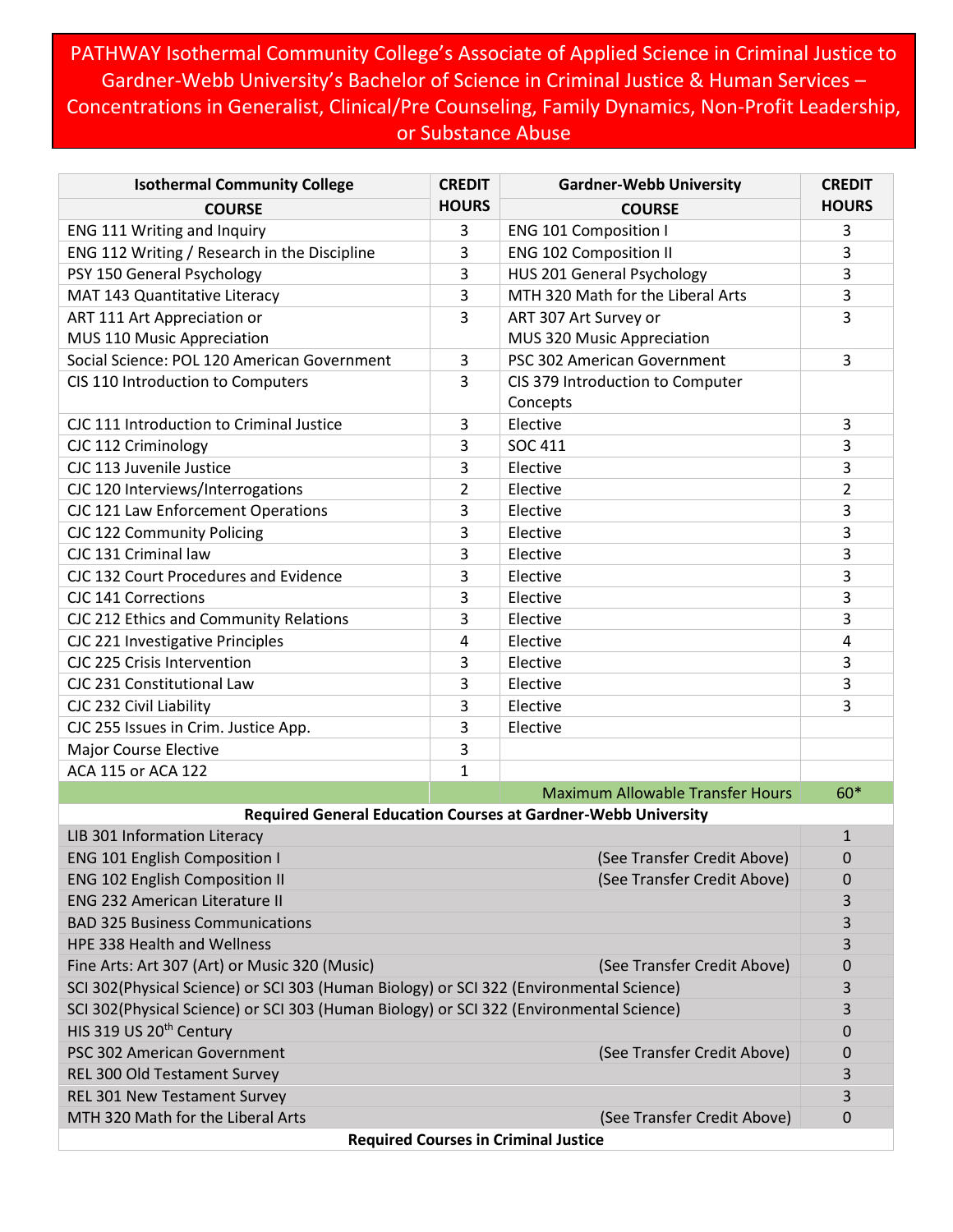| CJC 410 Philosophy of Criminal Justice                            | 3      |  |  |
|-------------------------------------------------------------------|--------|--|--|
| CJC 420 Administrative Decision making in Public Safety           | 3      |  |  |
| CJC 430 Public Service Theory and Research                        | 3      |  |  |
| CJC 440 Trends in Criminal Justice                                | 3      |  |  |
| CJC 450 International Issues in Public Safety                     | 3      |  |  |
| <b>Supportive Elective Hours</b>                                  | 15     |  |  |
| <b>Double Major in Human Services</b>                             |        |  |  |
| (See Transfer Credit Above)<br>HUS 201 General Psychology         | 0      |  |  |
| HUS 206 Human Growth and Development                              | 3      |  |  |
| HUS 300 Ethical Issues in Human Services                          | 3      |  |  |
| <b>HUS 302 Group Dynamics</b>                                     | 3      |  |  |
| <b>HUS 304 Human Services Profession</b>                          | 3      |  |  |
| HUS 311 Diversity and Multicultural Foundations in Human Services | 3      |  |  |
| HUS 404 Case Management and Assessment                            | 3      |  |  |
| HUS 411 Applied Psychopathology                                   | 3      |  |  |
| HUS 426 Crisis, Trauma, and Intervention Strategy                 | 3      |  |  |
| HUS 499 Applications in Human Services                            | 3      |  |  |
| <b>Concentration in Generalist (Choose 1 Course)</b>              |        |  |  |
| HUS 320 Introduction to Clinical Practice                         | 3      |  |  |
| HUS 374 Psychology of Religion                                    | 3      |  |  |
| HUS 399 Community Resource Development                            | 3      |  |  |
| HUS 402 Introduction to Counseling                                | 3      |  |  |
| HUS 406 Psychology of Personality                                 | 3      |  |  |
| HUS 412 Psychology of Aging                                       | 3      |  |  |
| HUS 413 Understanding Nonprofit Organizations                     | 3      |  |  |
| HUS 416 Leadership in the Helping Profession                      | 3      |  |  |
| <b>HUS 440 Family Dynamics</b>                                    | 3      |  |  |
| HUS 448 Substance Use and Abuse                                   | 3      |  |  |
| HUS 495 Internship in Human Services                              | 3      |  |  |
| HUS 497 Internship in Human Services                              | 3      |  |  |
| HUS 498 Internship in Human Services                              | 3      |  |  |
| <b>OR Clinical / Pre-Counseling (Choose 1 Course)</b>             |        |  |  |
| HUS 320 Introduction to Clinical Practice                         | 3      |  |  |
| HUS 402 Introduction to Counseling                                | 3      |  |  |
| HUS 406 Psychology of Personality                                 | 3      |  |  |
| <b>OR Family Dynamics (Choose 1 Course)</b>                       |        |  |  |
| HUS 399 Community Resource Development                            | 3      |  |  |
| HUS 412 Psychology of Aging                                       | 3      |  |  |
| <b>HUS 440 Family Dynamics</b>                                    | 3      |  |  |
| OR Non-Profit Leadership (Choose 1 Course)                        |        |  |  |
| HUS 399 Community Resource Development                            | 3      |  |  |
| HUS 413 Understanding Nonprofit Organizations                     | 3      |  |  |
| HUS 416 Leadership in the Helping Profession                      | 3      |  |  |
| <b>OR Substance Abuse (Choose 1 Course)</b>                       |        |  |  |
| HUS 399 Community Resource Development                            | 3      |  |  |
| HUS 406 Psychology of Personality                                 | 3      |  |  |
| HUS 448 Substance Use and Abuse                                   | 3      |  |  |
| <b>Gardner-Webb Hours</b>                                         | 82     |  |  |
| <b>Total Hours</b>                                                | $142*$ |  |  |